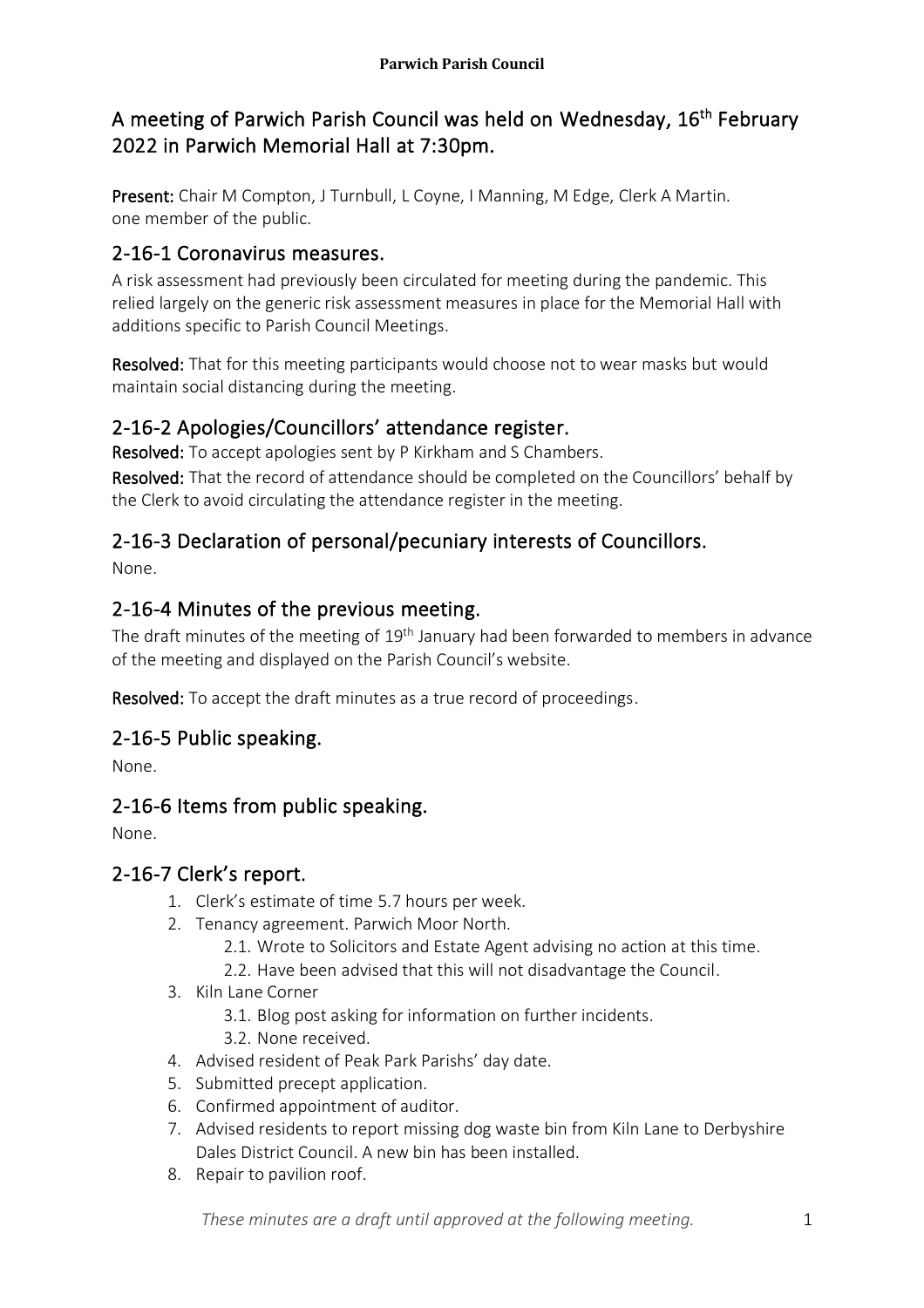- 8.1. Completed.
- 8.2. Felt is in poor condition. Rotting around existing nail fixings.
- 9. Attended Clerks' Zoom meeting.
	- 9.1. No progress on Clerks' pay award.
	- 9.2. Encouragement to make use of Parish Annual Meetings.
	- 9.3. Opportunity to use 23<sup>rd</sup> March to lobby local MP.

Resolved: To place lobby opportunity on next agenda for discussion, to consider,

- 9.3.1. Council meetings using Zoom.
- 9.3.2. Parish Council influence over 20 mph speed limits.
- 9.3.3. Any ther subjects advised before the meeting and placed on the agenda.

Progress to report

10. Dog fouling on Parson's Croft. School will advise if noted.

Waiting response or action

- 11. Repair to stone kerb between brook and path by Japonica in hand.
- 12. Request for Playground signs (Highways).
- 13. Request to DDDC regarding reporting of Dog Fouling and visits by dog warden.
- 14. Response from Land Registry re registration of agricultural land. (has been progressed by Nigel Davis Solicitors regularly).
- 15. State of road at Hilltop Farm.
	- 15.1. Wrote to owner. No reply or improvement.
	- 15.2. Noted that a sign warning of mud on road has been put out.

Resolved: To place on next agenda for discussion.

- 16. Brook and Pond Clearance
	- 16.1. Progressed repeatedly by Clerk and Councillors.
	- 16.2. Recent heavy rain seems to have done some of the work anyway.
	- 16.3. Noted planned visit by Derbyshire Wildlife Trust and the Environment Agency on 17<sup>th</sup> February to offer advice on pond management.
- 17. Further tasks arising from the risk management review.

# 2-16-8 Items of account.

On-line payments approved by Clerk since last meeting

| Payee       | <b>Item</b> | Amount |
|-------------|-------------|--------|
| <b>NONE</b> |             |        |

On-line payments due.

| Payee                 | Item                        | Amount  |
|-----------------------|-----------------------------|---------|
| Parwich Memorial Hall | November and January rental | £40.00  |
| Contractor            | Pavilion roof repair        | £70.00  |
| Contractor            | Ivy removal.                | £200.00 |

*These minutes are a draft until approved at the following meeting.* 2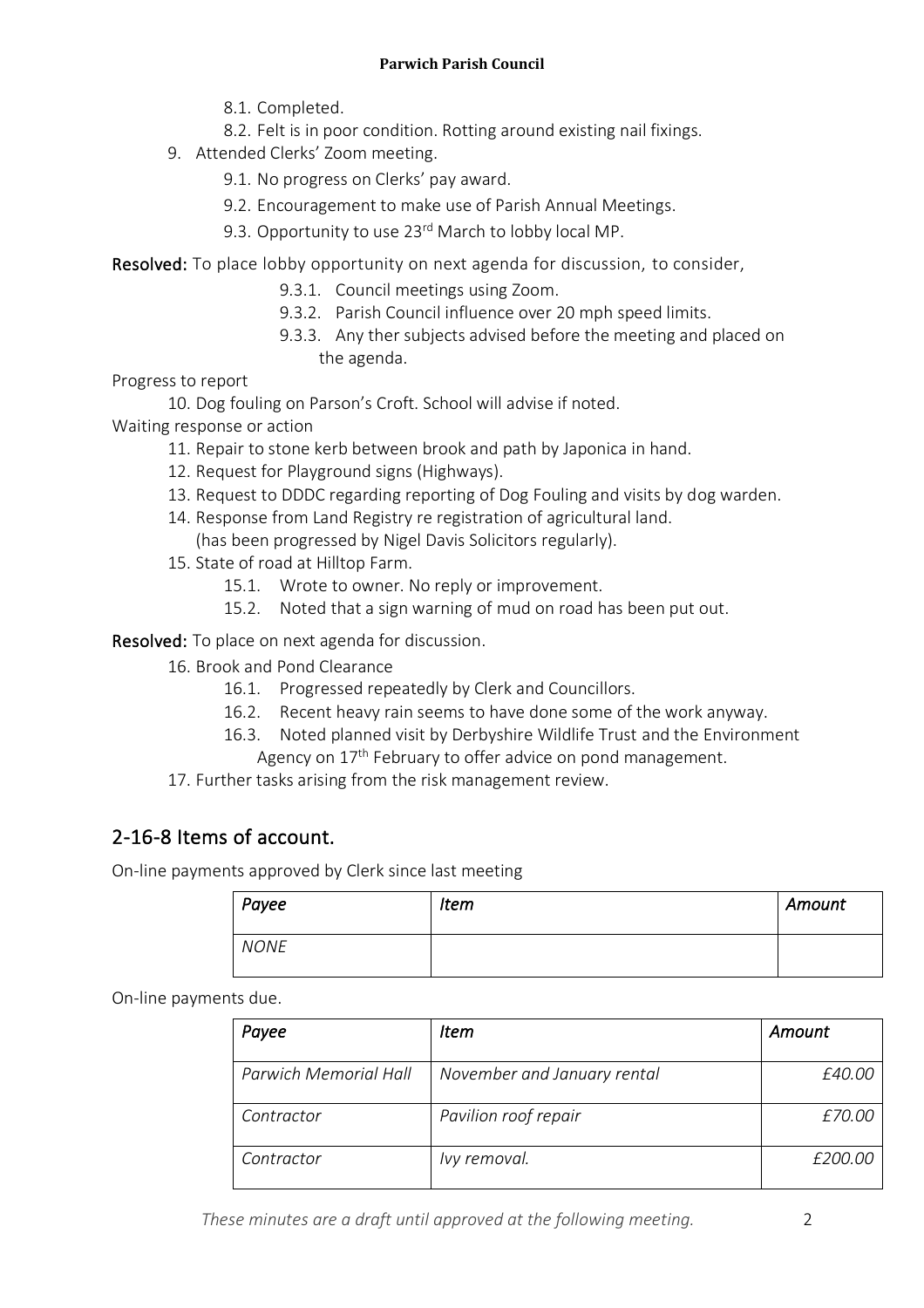**Resolved:** These invoices are approved for payment.

Resolved: S Marshall to be added to the list of on-line payees.

Balance at 16 Feb 22. £18,398.92.

# 2-16-9 Planning applications.

#### NEW

- 1. Creamery listed building consent.
	- 1.1. Requested variation to interior renovations as some features now not thought to have historic value.

Resolved: Clerk to respond that the Council had no objections, and no comment, on this application.

PREVIOUS (no change to any of these)

- 2. East of Pitts Lane.
	- 2.1. General Development Order notification. (No consultation).
	- 2.2. Agricultural building.
- 3. Orchard Farm.
	- 3.1. Variation of conditions opposed by Parish Council.
	- 3.2. No decision despite date passing.
- 4. The Orchards
	- 4.1. Supported Dwelling extension.
	- 4.2. No decision despite date passing.
- 5. The Old Smithy
	- 5.1. Supported dwelling extension.
	- 5.2. No decision despite date passing.
- 6. Court House. Creamery Lane.
	- 6.1. Supported single storey side extension.
	- 6.2. No decision despite date passing.

# 2-16-10 Housing Needs Survey.

A zoom meeting had taken place with the Housing Enabler to plan the survey and publicity. Survey to run for a month to the  $22<sup>nd</sup>$  of March with publicity targeted at the first week. Posters and postcards for door drop have been delivered.

Using maps supplied the village was divided into the following zones for distribution of postcards.

- 1. NorthEast: M Compton.
- 2. Middle: L Coyne.
- 3. South: M Edge.
- 4. West: I Manning.
- 5. North: A Martin.

M Compton agreed to discuss delivery to outlying parts of the parish with P Kirkham.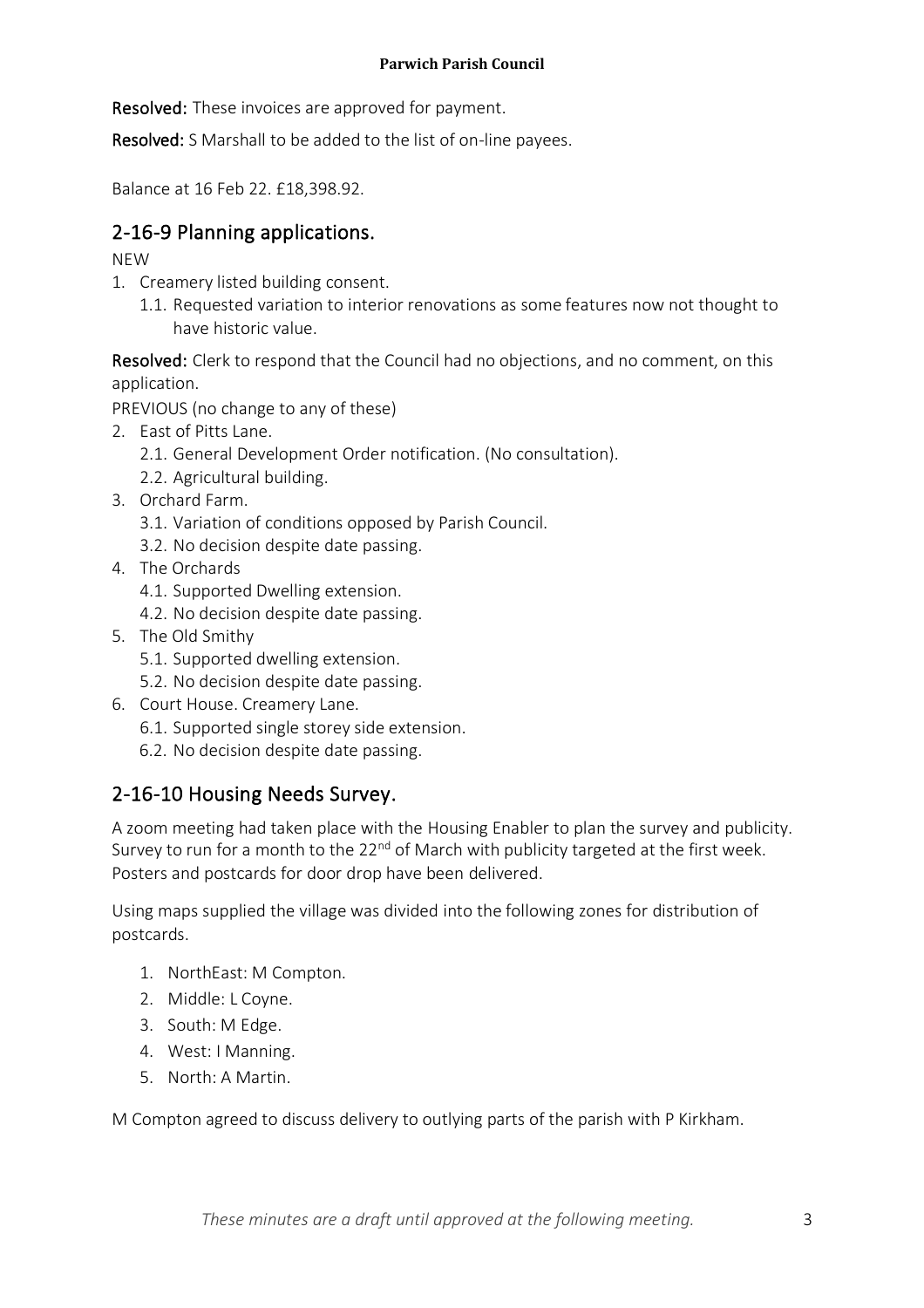The Clerk will put up the posters.

The Clerk will provide a short article for the blog. This will note that

- The survey is just to establish need.
- Only after this will the question of whether any housing can, or should, be provided be considered.
- Any site selection and proposed development would be subject to the normal rules for consultation and approval. Establishing the need has to be done before this can be considered but does not imply that planning consent would be obtained.
- Any housing built would be managed for the benefit of people with a demonstrated connection to the village.
- Under current legislation housing would be protected from 'disappearing' into the holiday let / second home market though 'right to buy'.

### 2-16-11 Pump Hill Garden.

The large gate hinge is being repaired so that it will open more easily.

Derbyshire Wildlife Trust will be visiting on 17th of February to advise on management of woodland.

Suggestions for use of donated funds to be considered after this advice is received.

No further meeting of interested parties in the village has been called yet.

# 2-16-12 Playground inspection.

Local advice on cost effective repairs or solutions not yet received. (L Coyne).

Other items to be addressed by volunteers have yet to be progressed. (M Compton, P Kirkham).

### 2-16-13 Ivy on walls at Nether Green.

This has been competed since the agenda was issued.

Regrowth will be treated in the summer.

### 2-16-14 Millennium Green maintenance.

Discussion of work to be undertaken has yet to be discussed with local contractor. (M Compton, P Kirkham).

# 2-16-15 State of the pavement at Croft Avenue.

This has been inspected by the Highways Authority (Derbyshire County Council) and recorded as "not actionable".

This is being queried (I Manning).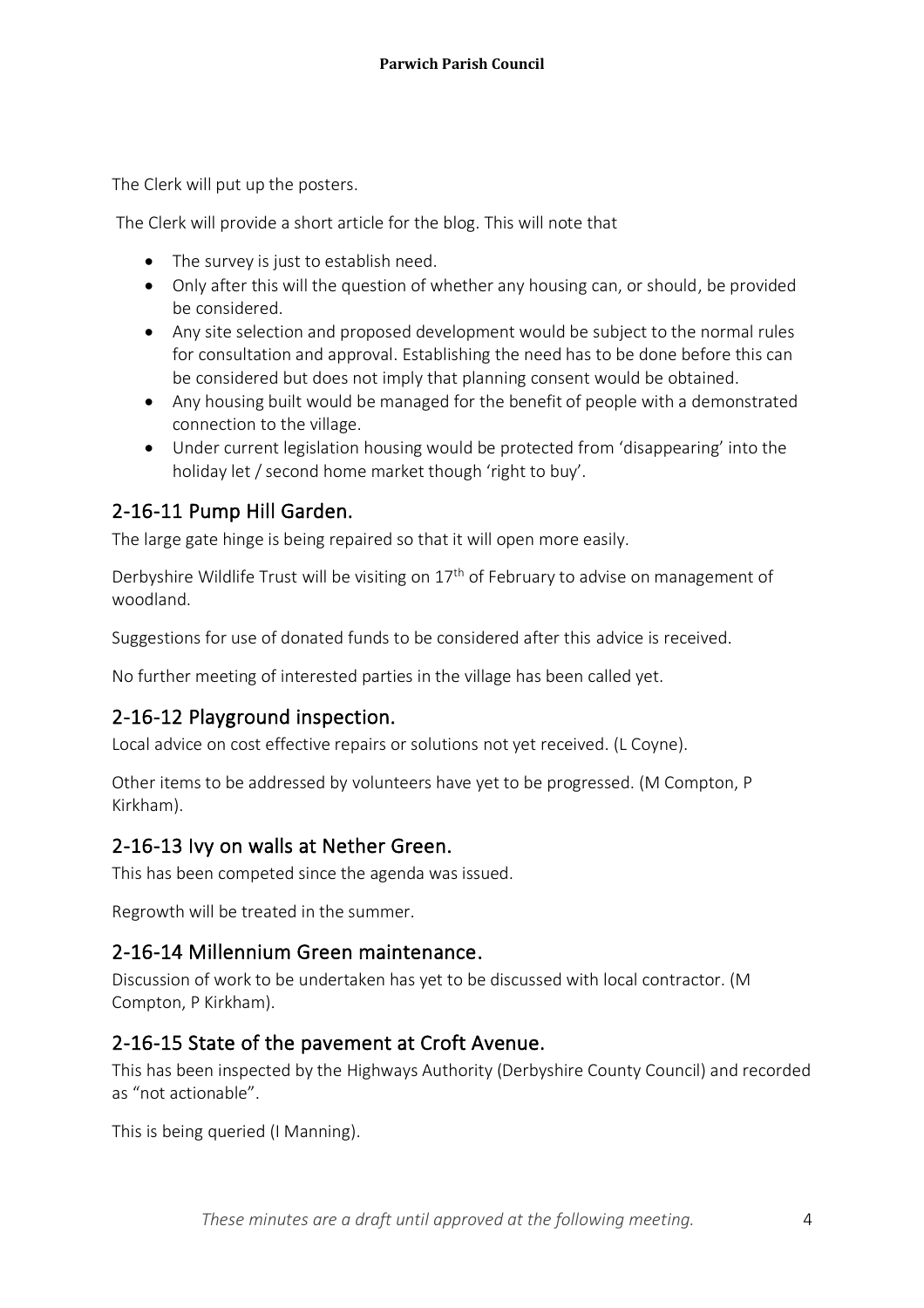# 2-16-16 Caravans on Parsons Croft. Wakes 2023.

Notts DA have requested to start their visit a day early in 2023. It has been confirmed that this would not be a problem for the school (sports day).

Resolved: To agree to the earlier start.

Resolved: To increase the fee to £9 per unit per night from 2023.

# 2-16-17 Trees on B5056.

A resident had raised concerns about dangerous trees by this road. Although they lie outside of the parish, they are a concern to residents as this is the main route out of the village. The request has been acknowledged but no response has been made yet despite reminders.

Resolved: The Clerk will contact the Highways Authority on behalf of the Council to convey their concern about the trees and the lack of a response so far.

# 2-16-18 Parking on Nether Green.

The Council had received an anonymous letter raising concern about farm vehicles parking on, and damaging, part of Nethergreen by the Jubilee Pond. Councillors were able to rely on their own observations to discuss the issue. This discussion reflected varying levels of concern.

Resolved: The Council acknowledged receipt of the letter and agreed to monitor the severity of any damage.

# 2-16-19 Parwich United Charities.

Request for two more members from the Parish Council. I Manning agreed to join.

# 2-16-20 Platinum Jubilee.

The Council had been requested to allow the use of Parson's Croft for a picnic and possible other events to celebrate the Queen's platinum jubilee.

Resolved: Agreed in principle subject to confirmation of details about what is to take place. Noted that depending on the scale of events planned in may be necessary to request that event insurance is provided.

# 2-16-21 Correspondence and communication.

Items not covered elsewhere

#### REQUESTS

(Items where the Council has been given the opportunity to respond, but as no Councillor has expressed interest in doing so they have not been placed on the agenda).

- 1. South West Peak Landscape Partnership. Survey request.
- 2. Consultation on off-roading in protected landscapes.
	- 2.1. Green Lanes Environmental Action Movement and 2.2. Peak District Green Lanes Alliance
- 3. Publication of link to www.walkinegland.co.uk
- 4. PDNPA. Parishes bulletin including survey on future of bulletin.
- 5. DDDC. Commonwealth Games Batonbearers nominations.